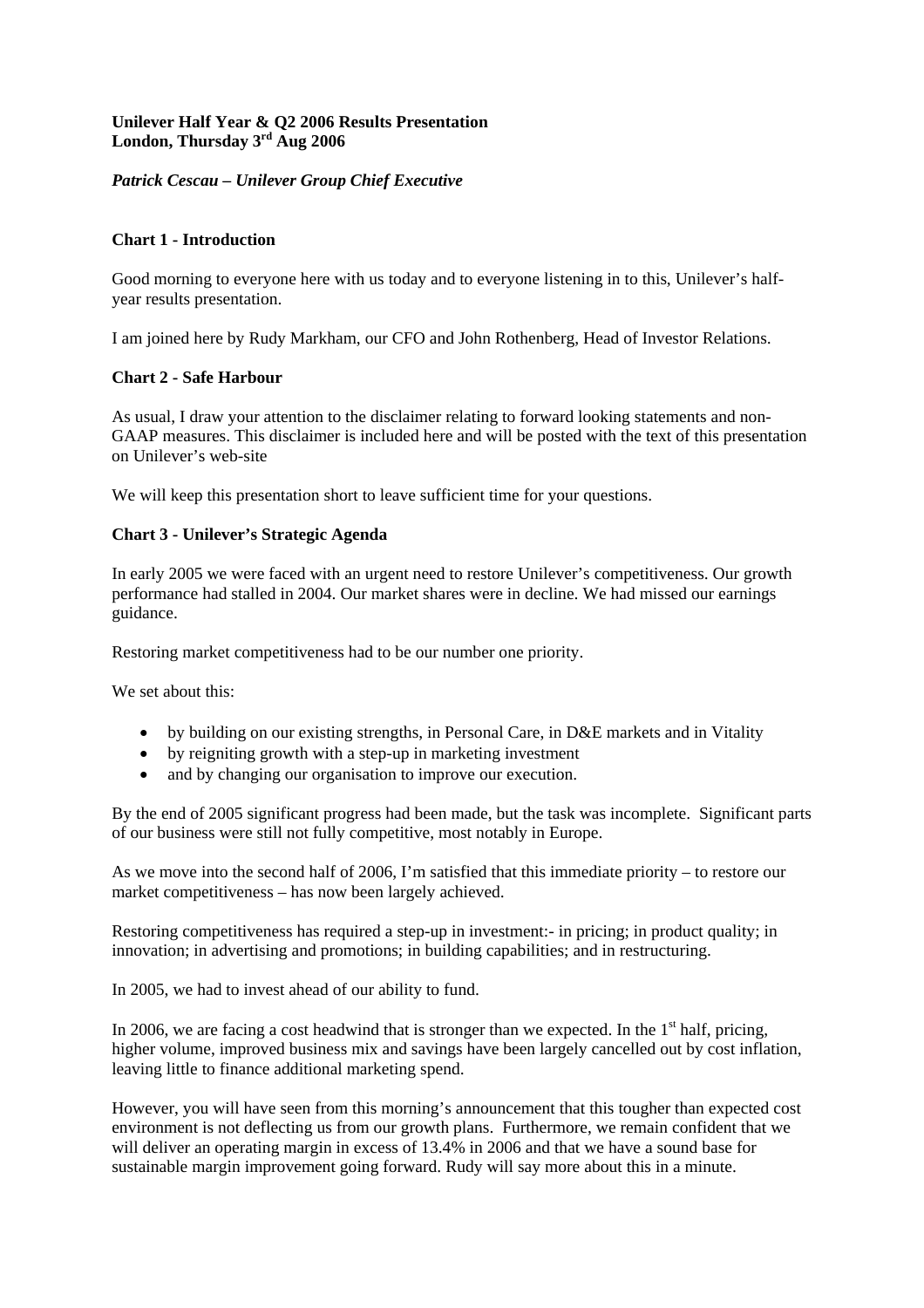Generating returns for our shareholders that are not 'middle of the pack' but 'top of the class' remains our long term aim. The next phase of our strategy is therefore focused on driving performance to the next level – growth ahead of our markets, hand in hand with sustainable margin expansion.

Before looking too far ahead, let me first return to our business results in the  $1<sup>st</sup>$  half of 2006, and why these indicate to me that we have largely restored our competitiveness.

### **Chart 4 – Underlying Sales Growth**

Our underlying sales growth was  $3.9\%$  in O2 and  $3.4\%$  in the 1<sup>st</sup> half. This was in line with the estimated growth in our markets, as borne out by our market shares which, in aggregate, have been stable over recent quarters.

Consumer demand across the world is more or less where we expected it to be. We have seen some signs of an upturn in demand in Western Europe, but market growth at around  $1\%$  in the  $1<sup>st</sup>$  half remains below historical norms.

D&E growth remains generally buoyant, albeit that we have seen a slow down in demand in some Latin American markets.

Our growth is broad based. In the  $2<sup>nd</sup>$  quarter, and for the first time for many quarters, all our major categories and all our regions and sub-regions delivered organic growth. This included good performances from parts of the business that had previously been a drag on Unilever's top-line such as Slim\*Fast and Household Care.

Equally encouraging has been the quality of that growth.

Price growth has been increasing without loss of the solid volume momentum built up in 2005.

Also, the areas we earmarked for particular focus and investment in 2006 have delivered strong performances in the first half.

Personal Care grew by 6% in the 1<sup>st</sup> half and 7% for the quarter. Again growth was broad based – both across categories and across regions. Personal Care in Europe, for example grew by more than  $3\%$  in the 1<sup>st</sup> half, and accelerated in Q2.

# **Chart 5 – Personal Care: High Quality Innovation**

High quality innovation is a key driver of this growth.

Take for example the success of Dove Summer Glow. Self-tanning products have not always had the best of reputations with consumers, but here we have combined a technically outstanding product with a brand trusted by the target audience. As a result, we have not only generated impressive growth for Dove in Europe and North America, but have helped to grow the Hand and Body segment.

# **Chart 6 – Personal Care: Inescapable Brand Building**

Great brand building is another key driver of success. We have targeted the male segment of the Deo market with a campaign for Rexona for Men around the excitement of football in the World Cup. This has included not only conventional TV advertising, but a more extensive 360 degree approach to our brand communication, including a series of sponsored 'Fans United' TV programming. This has propelled Rexona to double digit growth in H1 and more than compensates, believe me, for the disappointment that I otherwise felt about the outcome to the World Cup!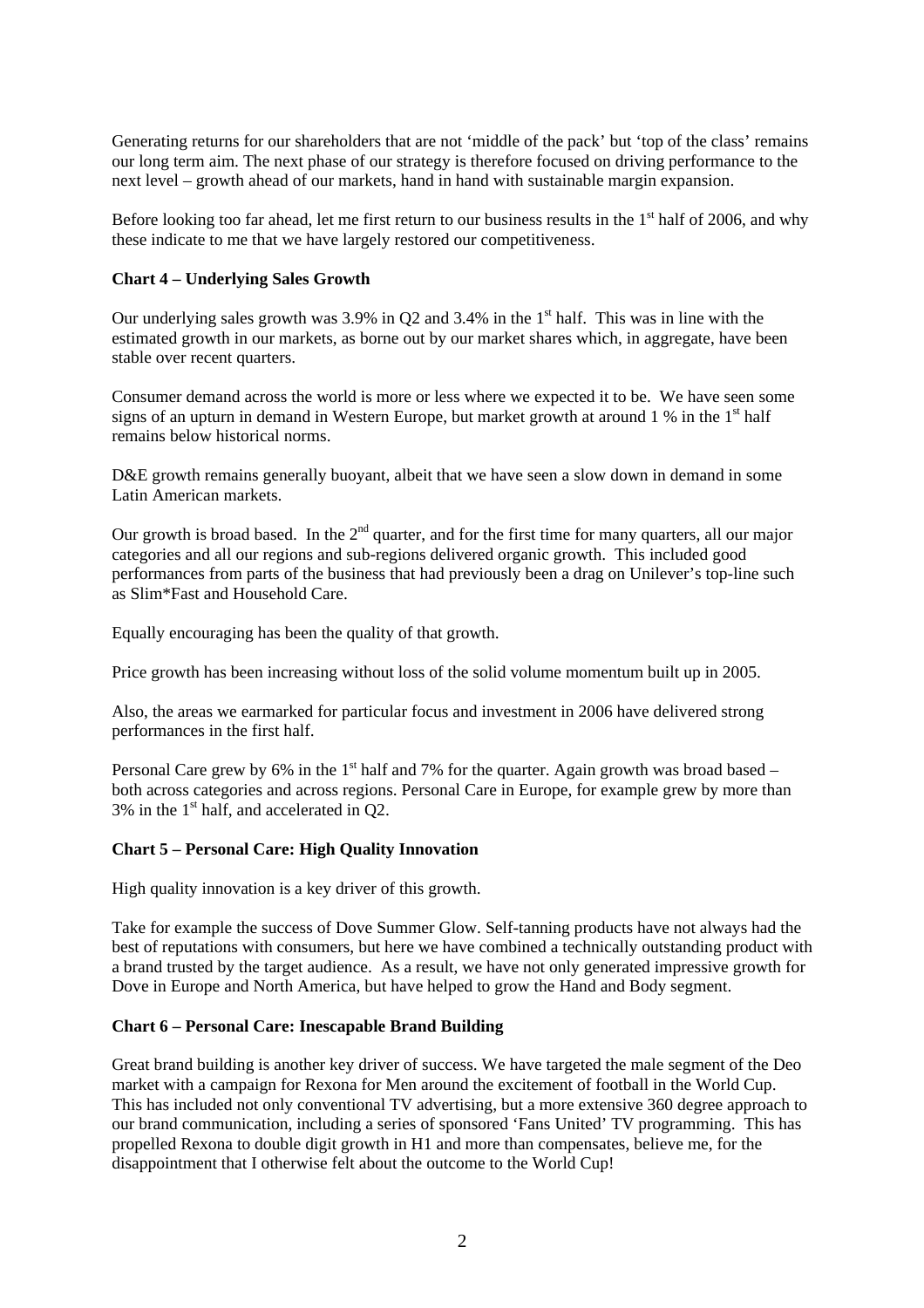# **Chart 7 – Personal Care: Strengthening the Portfolio**

And we continue to strengthen our Personal Care portfolio. In the US, we have built up our Suave and Dove hair care ranges in preparation for the launch of Sunsilk, which hit the shelves in July with a \$200m investment programme in its1<sup>st</sup> year. At the same time, we've taken the opportunity to dispose of minor brands such as Finesse and Aquanet.

# **Chart 8 – D&E Markets**

Growth in D&E was also strong and in line with our expectations at just under  $8\%$  in the 1<sup>st</sup> half.

Growth was particularly strong across Asia, driven both by our traditional strongholds such as India and Indonesia, as well our newer businesses like China and Vietnam.

China is a prime example of our focus on high growth spaces generating growth ahead of a strong and growing market. In fact,  $30\%$  underlying sales growth in the  $1<sup>st</sup>$  half of 2006. We are still underweight in China – our business is only 1/3 the size of that in India - but thanks to high quality innovation and better distribution, Unilever's share of wallet in this huge consumer market is growing fast.

# **Chart 9 – Vitality: AdeZ**

Our Vitality mission is shaping the thrust of our innovation and investment priorities across the whole of our business.

I could quote you numerous examples.

AdeZ soya based fruit drinks combine the goodness of soya, rich in calcium and protein, with the refreshment, taste and vitamin C from fruit juice. And all with a 1/3 less calories than a regular fruit juice.

AdeZ has been growing at over 30% per annum in Latin America over the past few years, boosted by a continuous pipe-line of new products and flavours.

We are now bringing the concept to Europe with the recent introduction of three flavours of Adez drinks in the UK. It's early days, but already an exciting example of how Vitality is guiding us towards new growth opportunities.

### **Chart 10 – Vitality: Lifebuoy**

In India, our Lifebuoy 'Health Awakening' programme has been driving consistent double digit growth for the brand. This five year campaign aims to help educate 200m people – 20% of the population – about basic hygiene habits, including washing hands with soap, in partnership with health organisations, government agencies and community leaders. So far, we have reached 70 million people in over 18,000 villages – a significant achievement but with much more to come.

# **Chart 11 – Vitality: Breyer's Double Churned Light**

And in North America, we are using our processing and formulation technology to bring to consumers new and exciting products such as Breyers Light Double Churned novelties that offer the creamy mouth-feel of regular ice cream but with significantly less fat, and Popsicle Fruity Shots with improved quality and more intense fruit flavours. The outstanding success of these vitality innovations are reflected in the continuing strong performance of our US Ice Cream business, combining market share gain with good profitability.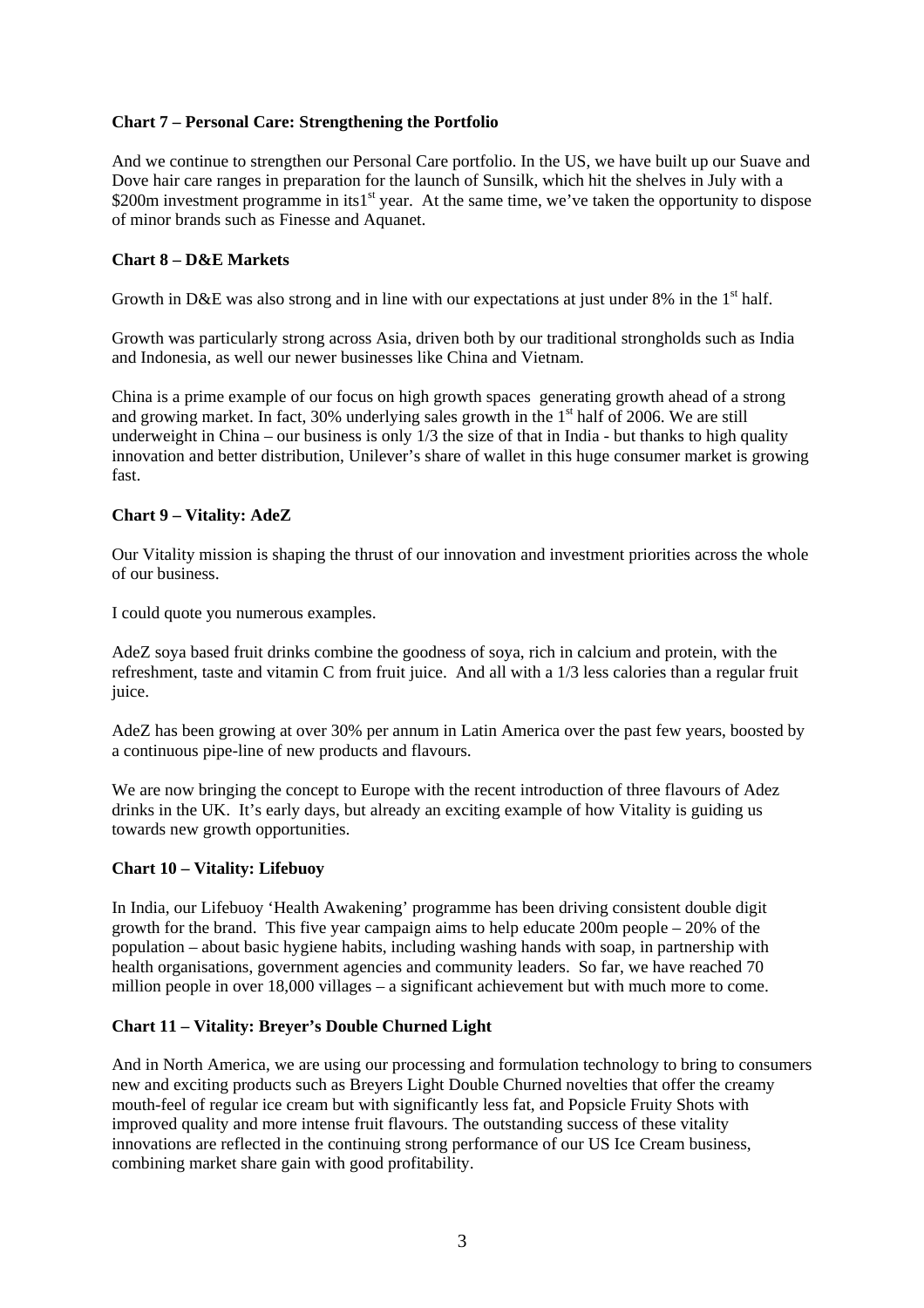### **Chart 12 – Restoring Growth in Europe**

The 1<sup>st</sup> half also saw us restore growth in Europe, another of our priorities for the year. The last six quarters have now seen a steadily improving sales trend in Europe, resulting in 1% underlying sales growth in Q2.

# **Chart 13 – Restoring Growth in Europe: Change Programme**

Those of you who attended our investor event in Poland will have seen examples of the principal drivers of this improving performance.

A strengthened innovation programme has certainly been a factor. Much of the effort has been focused on the rejuvenation of core brands. Our Cif and Domestos brands are back to growth in Europe, driven by innovations like Cif Power Cream sprays and Domestos 5x Bleach, both of which have improved the image of these brands with products that offer "best ever" performance.

We have also been innovating in new areas, with the selective introduction of new, potentially high impact products such as Knorr Vie fruit and vegetable shots and Dove Summer Glow, which I referred to earlier.

Innovation has also helped us rebalance our price value equation.

In some cases, we have reduced prices to achieve this. In others, we have improved product quality for the same price. But in many cases, 'playing the price piano' more effectively has led us to expand the range of products we offer to cover different price points. Thus in France, we have introduced a range of 'Secret de Grand Mere' soups under the Knorr brand at a substantially lower price than our our premium range.

But great innovations have to be fully exploited. During this year, we will completely revitalise our range of Knorr bouillons. The quality of existing products is being substantially upgraded in terms of ingredients, appearance and flavour. And new products which appeal to consumer's interest in Vitality are being introduced, including organic bouillons, olive oil and sea salt herb mixes. Within six months, this programme will have touched every one of our Western European markets.

Improvement in Europe is also about better execution, especially in customer management. The Netherlands was one of the first of our European businesses to fully adopt the 'One Unilever' model, and the first to fully embrace our more disciplined approach to customer management. It is good to note therefore that the Netherlands is comfortably our fastest growing Western European market in the first half of 2006.

We are now extending our customer management improvement programme across Europe, with France and Germany at the head of the queue.

The scale of the transformation that we are undertaking in Europe is very significant. But I can now say with some confidence that these changes are strengthening the business and that they can be executed in parallel with more competitive performance in the market place.

I am now going to hand over to Rudy who will take you through the details of our financial performance.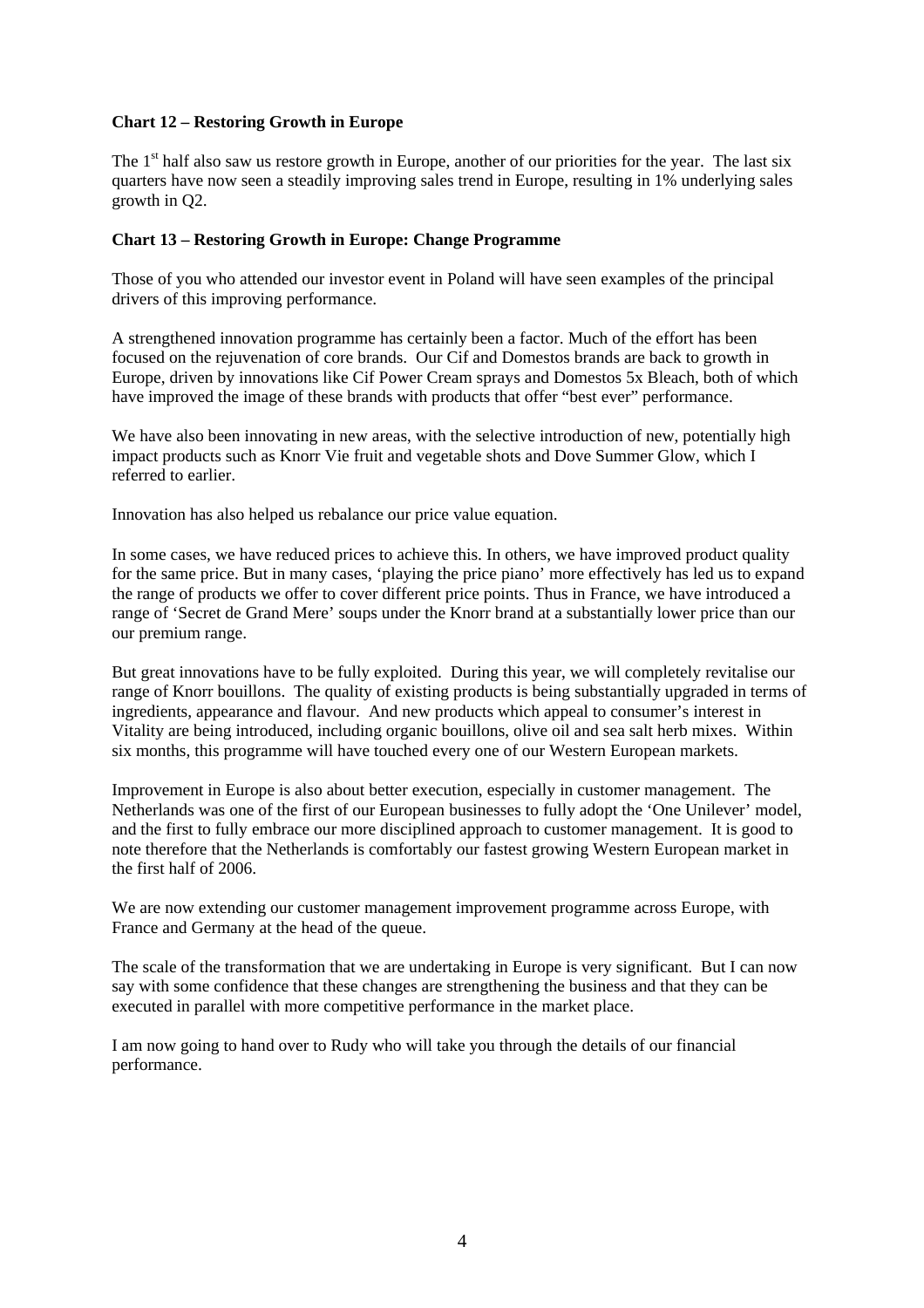# *Rudy Markham – Unilever CFO*

# **Chart 14 – Rudy Markham CFO**

Thank you Patrick.

I would like to start by commenting on a few additional features of our top line.

Turnover grew by 5.8% in the first half and 3.3% in Q2. Disposals reduced turnover growth by just under 1% in both the quarter and the half year. The impact of exchange rates slowed sharply from 6.3% in Q1 to only 0.4% in Q2.

Our European frozen food businesses, currently held for disposal, are not included in reported turnover. These performed satisfactorily in the first half. The disposal process is proceeding to plan and we remain on track for completion by the year end.

### **Chart 15 – Operating Margin Q2 and H1**

At the half year, our operating margin is 14.4% - around 1% ahead of the half year figure in 2005.

However, the shape of our margin development both this year and last is affected by the phasing of restructuring, disposals and especially, the Slim\*Fast impairment taken in Q2 2005. Before these items, the underlying change in operating margin was 60 bps below in the  $1<sup>st</sup>$  half and 100 bps down in Q2.

So what have been the key drivers of our margin development in the  $1<sup>st</sup>$  half?

First, A&P increased by 50bps, with the incremental investment focused on priority initiatives in Skin, Deodorants, Savoury and Heart Health, and in priority markets. A&P was up in all three regions, and especially in Asia.

Second, a substantial contribution from our savings programmes, which in aggregate have yielded €400m in the first half.

Third, a significant headwind from input cost inflation that has more than offset the combined benefits of price increases, volume growth and better mix.

And, finally, there was a one-off difference in overheads in Q2 caused by  $\epsilon$ 50m profit on a property sale taken last year.

The commodity cost environment is certainly more challenging than we expected at the beginning of the year. Apart from a mineral oil price that has drifted up through the year to over \$70 per barrel, we have seen increases in a number of other key commodities, including edible oils and tea.

The impact of internationally traded commodities on our business has been exacerbated by the strengthening of the US dollar against the Euro, and the recent weakening of certain D&E currencies such as the Turkish Lira and the South African rand.

This harsher cost environment reduces our margin headroom in 2006, leaving our gross margin flat both in Q2 and at the half year, but we remain confident that our full year operating margin will exceed the 13.4% delivered in 2005.

What are our reasons for this confidence?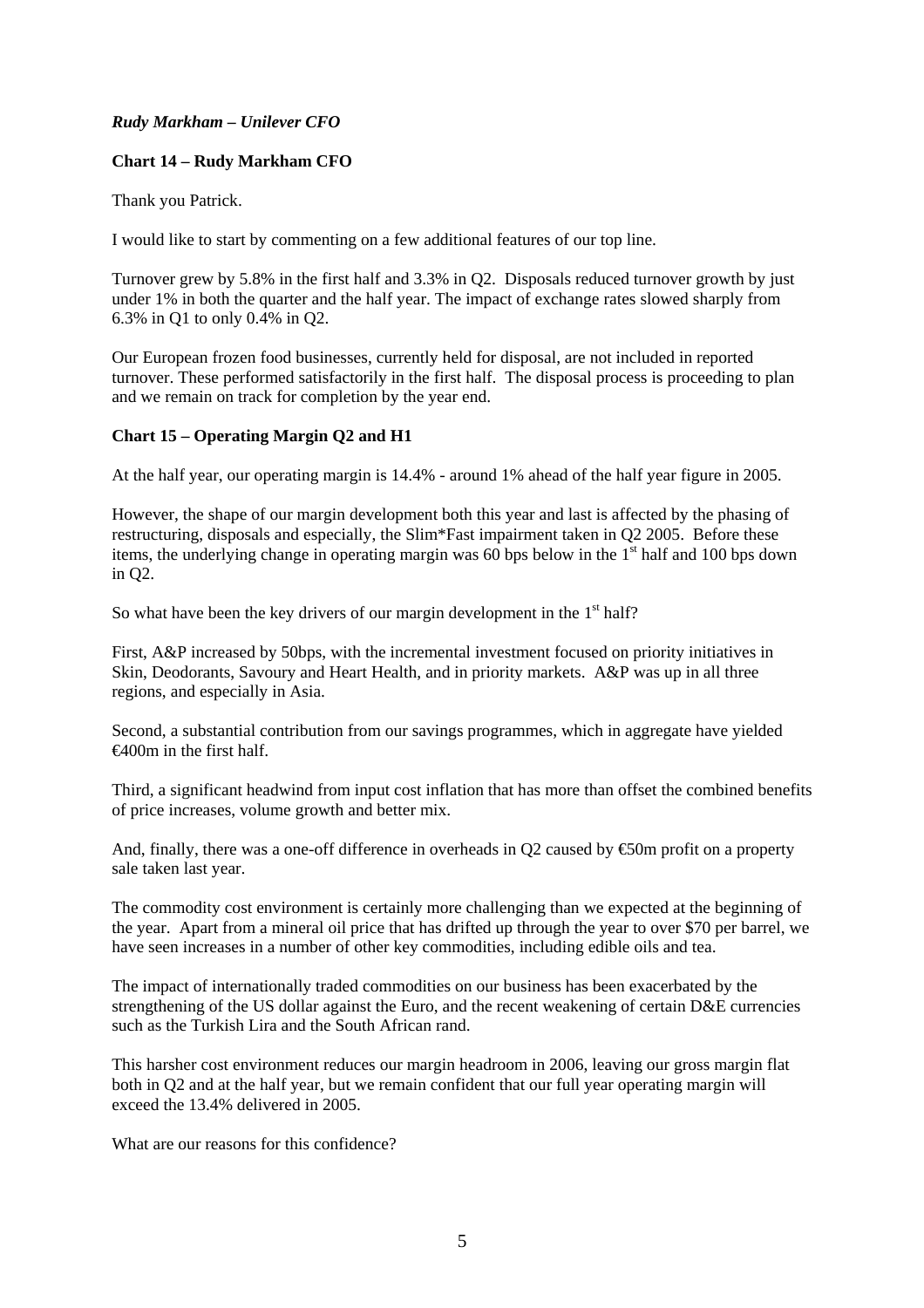### **Chart 16 – Drivers of FY Operating Margin**

First, we are increasing prices. Price growth has been accelerating over the past three quarters and, in light of the increased cost pressures, we are pushing harder for increases where we can.

Second, we are accelerating our savings programmes. We are now planning restructuring of over 100 bps in 2006 to support this and we expect to comfortably exceed the €700m of savings we generated in 2005.

Third, we have a softer operating margin comparator in the fourth quarter, largely reflecting the phasing of our innovation and market development activities, which are more weighted to Q2 and Q3 this year than last. This includes a substantial investment behind the launch of Sunsilk in North America.

# **Chart 17 - H1 Earnings and Cash**

Turning to other aspects of our financial performance, there have also been some important improvements to earnings below operating profit. These include:

- An increase in net profit from joint ventures and associates, most notably the excellent performance of the Pepsi Lipton Partnership. Sales of Lipton ready to drink tea have risen by over a third in North America so far this year. Unfortunately, being a joint venture, this is not reflected in our sales growth!
- We also benefited from substantially lower financing costs driven by lower net debt and higher pension asset values
- And our  $1<sup>st</sup>$  half tax rate of 25% leaves us well placed to repeat the 26% full year rate that we saw in 2005.

Unilever continues to generate strong cash flow. Net cash flow from operating activities was  $\bigoplus$ . 5bn in the  $1<sup>st</sup>$  half, up slightly on 2005. This included lower tax payments that more than offset a larger seasonal outflow from working capital. Structurally, our working capital efficiency remains very competitive.

Net debt, at  $\infty$  0.3bn, is  $\infty$  2bn lower than this time last year.  $\infty$ 0.4bn of this improvement is due to favourable currency movements, but this is also after healthy dividends and a  $\bigoplus$ .5bn share buy-back in the  $2<sup>nd</sup>$  half of 2005.

As we said back in February, we plan for a further share buy-back of around €500m in 2006. We may review this in light of any bolt-on acquisitions, disposal proceeds and the development of our credit metrics.

Patrick, back to you

*Patrick Cescau – Unilever Group Chief Executive* 

Thank you Rudy.

### **Chart 18 – Restored Competitiveness**

As I said earlier, I am now satisfied that we have largely completed the first phase of our strategy – to restore our competitiveness in the market.

The evidence for that I think now is clear.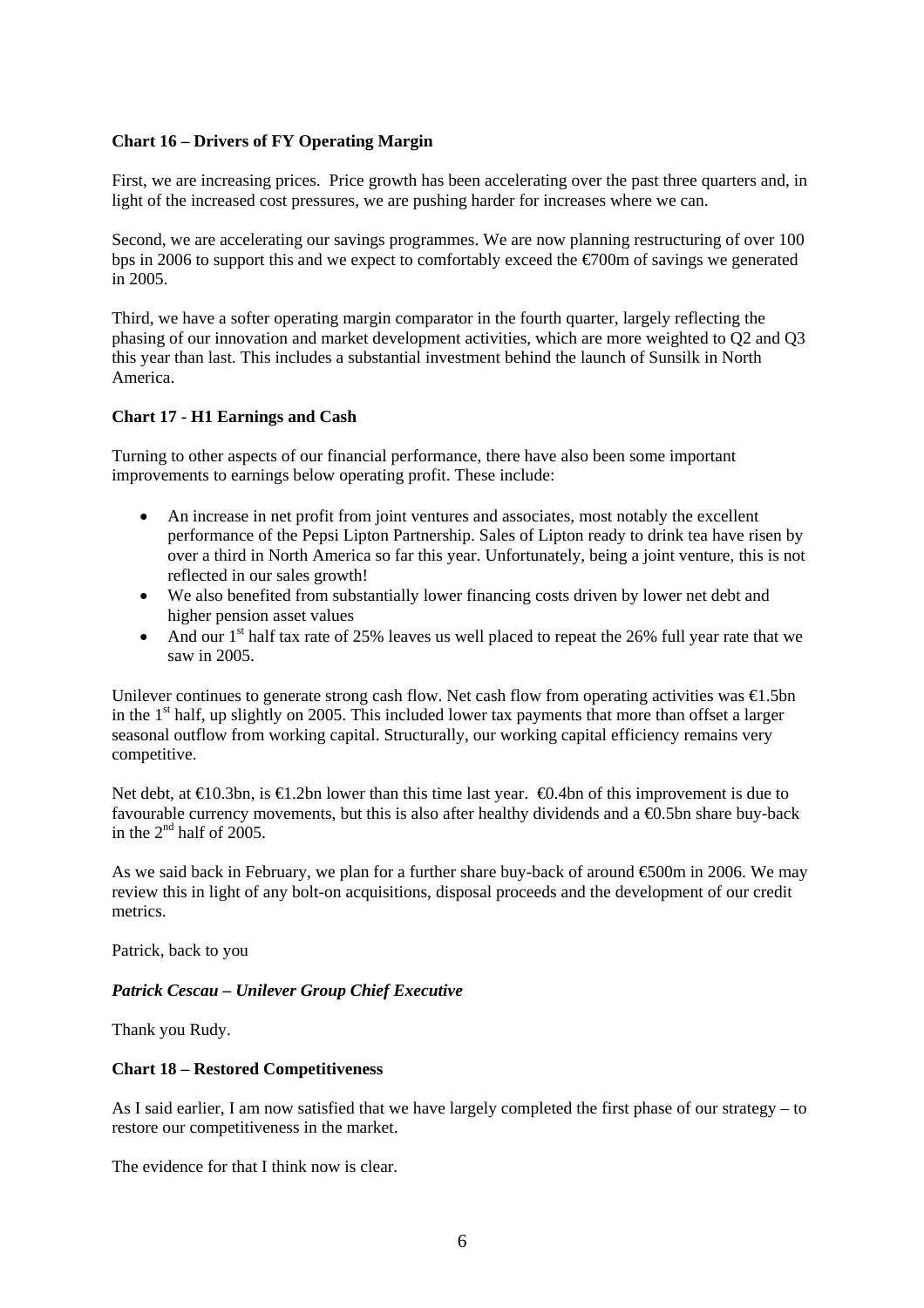We have grown the business for six consecutive quarters.

Specifically, within this, we have seen significant progress on our immediate growth priorities:

- Building on our strengths in Personal Care, in D&E markets and in Vitality.
- And returning our business in Europe to growth.

At the same time, the organisational changes we have put in place are proving to be a powerful enabler for growth.

Again, the evidence supports.

- More leveraging of our global scale within our local roots and global scale. Witness the acceleration of our savings programmes during the year.
- Faster roll-outs. Look at the success of Dove Summer Glow on both sides of the Atlantic, in the same year.
- A better balance of innovation between rejuvenating the core of our brands, and entering new areas, as with Knorr, where we have taken the brand into new wet soups in pouches in the Netherlands and Poland, while upgrading our bouillons across Europe.
- And a significant upping of our game in some core capabilities:

### **Chart 19 – Improvement in Key Capabilities**

in **customer management** for example, where we are introducing common approaches and disciplines across Unilever, and where we are developing some genuinely leading edge capabilities – our shopper insight work in Europe and North America, for instance.

and **in brand development** and **marketing**, where again the story is one of leading-edge developments. This is particularly true of the way we are using our 360 degree communications to reach consumers in a host of new and exciting ways. One of the reasons, perhaps, why Unilever walked off with no fewer than 37 of the coveted Lions for creative excellence at last month's Cannes Advertising Festival – more than three times the number of our next leading competitor!

Ladies and gentlemen. All of this is helping to infuse Unilever with a much greater sense of selfbelief and purpose. There is now a clarity to our strategy and a sharpness to our delivery that wasn't there two years ago. It is helping to energise the whole business. It's giving us vitality, if you like.

So, we are now looking to the future, not over our shoulder.

And we are doing so with a real sense of confidence. I am happy to reflect some of that confidence to you this morning.